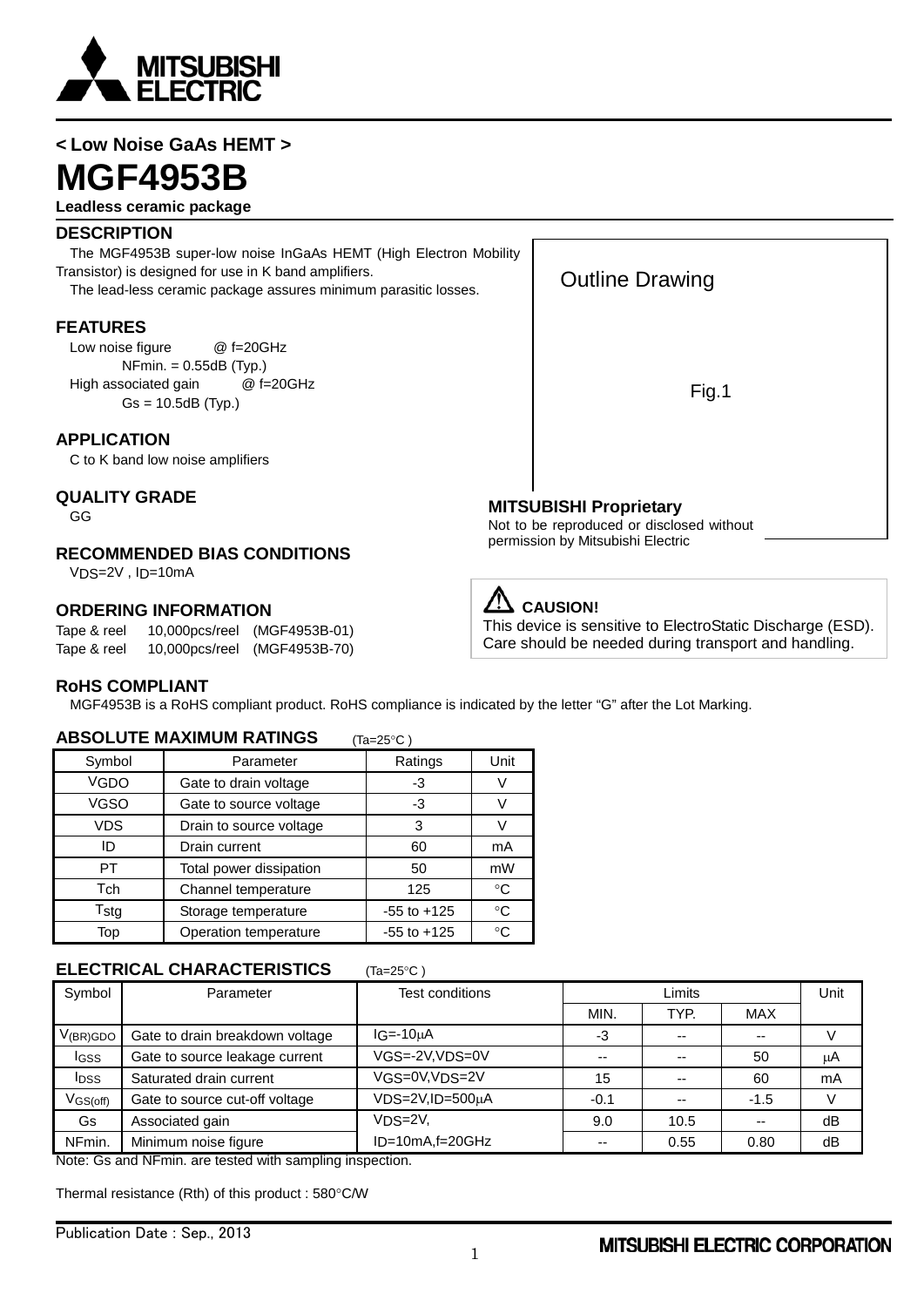Fig.1



from "A" side view

Unit: mm

① Gate

- ② Source
- ③ Drain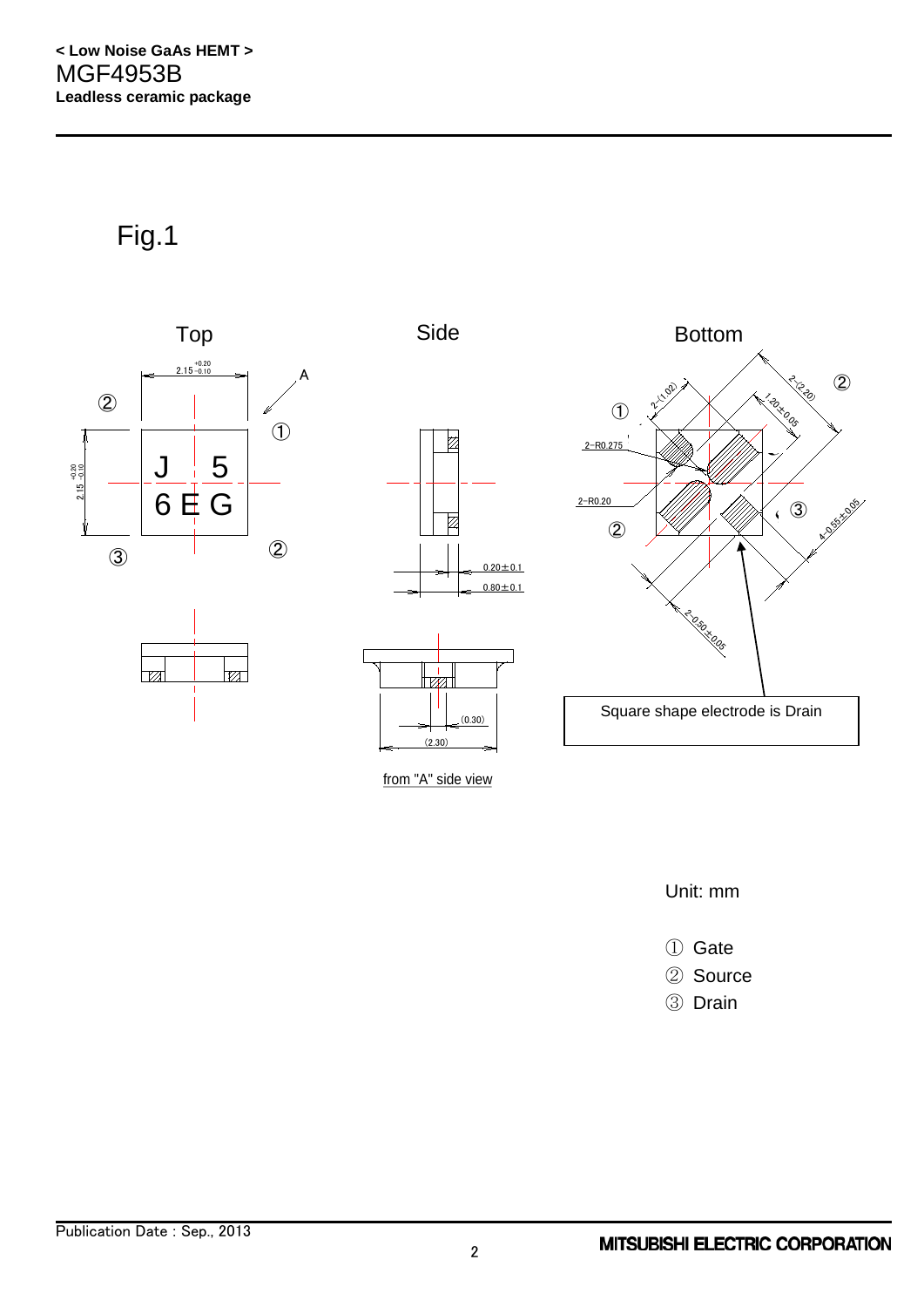# TYPICAL CHARACTERISTICS (Ta=25°C)



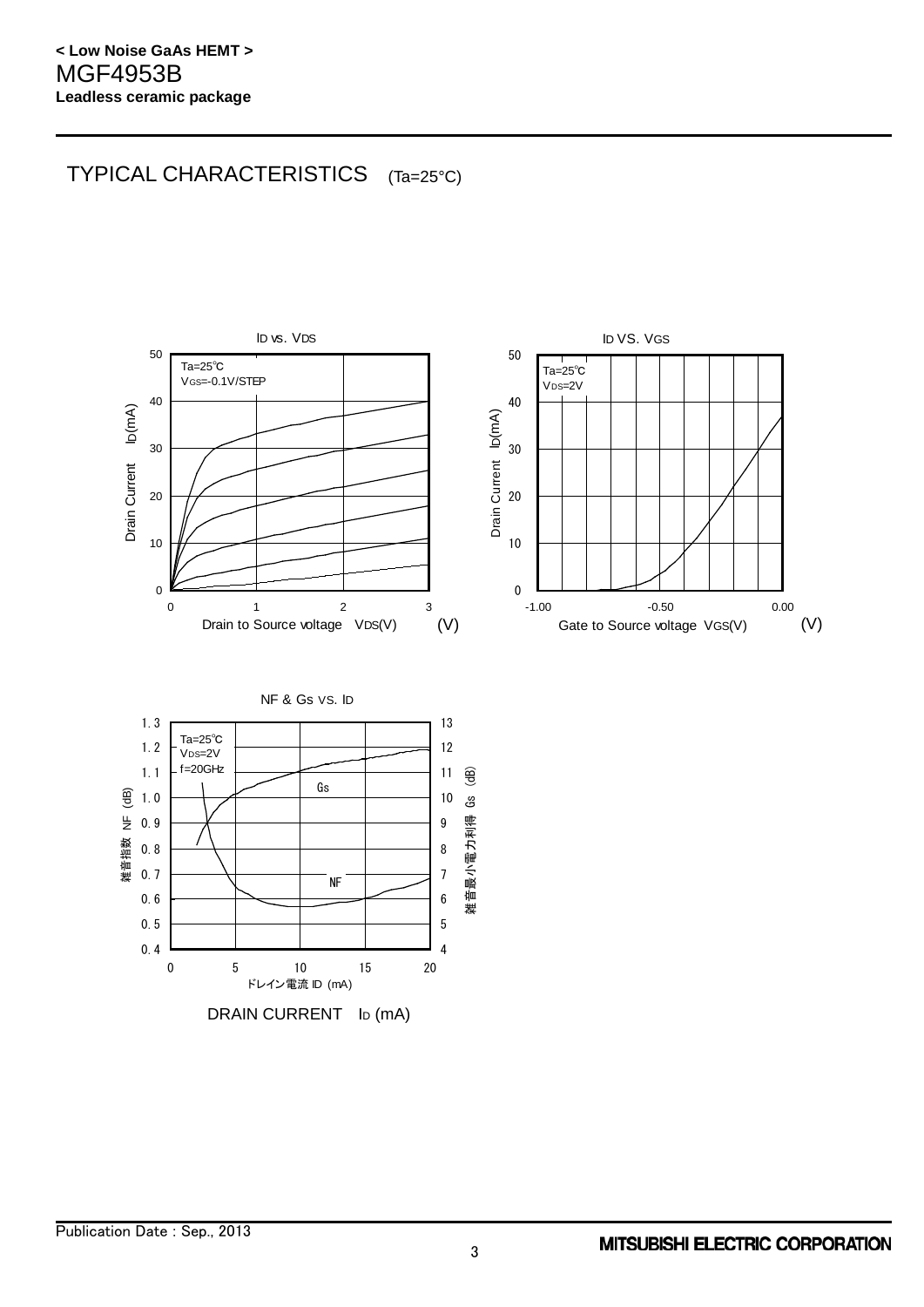## S PARAMETERS (VDS=2V,ID=10mA, Ta=25°C)

| Freq. |       | S11      |       | S <sub>21</sub> |       | S12      |       | S22      |
|-------|-------|----------|-------|-----------------|-------|----------|-------|----------|
| (GHz) | (mag) | (ang)    | (mag) | (ang)           | (mag) | (ang)    | (mag) | (ang)    |
|       | 0.989 | -4.0     | 5.212 | 166.6           | 0.038 | 82.4     | 0.689 | $-10.7$  |
| 2     | 0.968 | -20.4    | 5.101 | 152.0           | 0.046 | 72.4     | 0.669 | -21.1    |
| 3     | 0.942 | $-36.8$  | 4.989 | 137.3           | 0.054 | 62.4     | 0.640 | $-31.5$  |
| 4     | 0.927 | $-53.2$  | 4.877 | 122.7           | 0.062 | 52.4     | 0.604 | $-41.9$  |
| 5     | 0.857 | $-69.5$  | 4.766 | 108.0           | 0.070 | 42.4     | 0.554 | $-52.4$  |
| 6     | 0.787 | $-85.8$  | 4.655 | 93.4            | 0.078 | 32.4     | 0.505 | $-62.7$  |
| 7     | 0.716 | $-101.5$ | 4.524 | 79.3            | 0.085 | 23.5     | 0.454 | $-72.7$  |
| 8     | 0.654 | $-119.2$ | 4.378 | 64.9            | 0.093 | 13.5     | 0.399 | $-84.1$  |
| 9     | 0.582 | $-135.3$ | 4.162 | 52.0            | 0.095 | 4.9      | 0.341 | $-93.6$  |
| 10    | 0.525 | $-152.8$ | 4.008 | 39.5            | 0.095 | $-2.5$   | 0.288 | $-102.8$ |
| 11    | 0.494 | $-170.2$ | 3.887 | 27.3            | 0.096 | $-8.4$   | 0.250 | $-113.0$ |
| 12    | 0.474 | 171.2    | 3.761 | 15.2            | 0.096 | $-14.2$  | 0.212 | $-124.7$ |
| 13    | 0.471 | 152.0    | 3.656 | 2.9             | 0.097 | $-20.6$  | 0.180 | $-140.4$ |
| 14    | 0.484 | 134.6    | 3.593 | $-9.4$          | 0.096 | $-26.0$  | 0.159 | $-156.4$ |
| 15    | 0.501 | 118.4    | 3.522 | $-21.9$         | 0.095 | $-33.2$  | 0.155 | $-175.5$ |
| 16    | 0.544 | 101.2    | 3.335 | $-36.1$         | 0.098 | $-37.5$  | 0.163 | 153.3    |
| 17    | 0.579 | 86.8     | 3.209 | $-49.3$         | 0.099 | $-42.9$  | 0.182 | 132.4    |
| 18    | 0.612 | 73.6     | 3.038 | $-62.7$         | 0.101 | $-49.3$  | 0.216 | 110.1    |
| 19    | 0.646 | 62.0     | 2.814 | $-73.7$         | 0.102 | $-56.2$  | 0.260 | 90.7     |
| 20    | 0.688 | 50.3     | 2.726 | $-85.1$         | 0.107 | $-63.9$  | 0.301 | 76.3     |
| 21    | 0.733 | 39.4     | 2.613 | $-96.7$         | 0.112 | $-75.1$  | 0.340 | 59.0     |
| 22    | 0.765 | 28.6     | 2.499 | -108.3          | 0.115 | -86.3    | 0.370 | 48.0     |
| 23    | 0.798 | 17.7     | 2.384 | $-120.0$        | 0.119 | $-97.5$  | 0.405 | 37.0     |
| 24    | 0.831 | 6.9      | 2.269 | -131.6          | 0.123 | $-108.7$ | 0.444 | 30.2     |
| 25    | 0.831 | $-3.9$   | 2.152 | -143.2          | 0.127 | $-119.9$ | 0.483 | 23.1     |
| 26    | 0.814 | $-14.7$  | 2.034 | $-154.8$        | 0.131 | $-131.1$ | 0.522 | 17.1     |

NOISE PARAMETERS (VDS=2V, ID=10mA, Ta=25°C)

| Freq. | NFmin | $\Gamma$ opt | Rn       |            |
|-------|-------|--------------|----------|------------|
| (GHz) | (dB)  | (mag)        | (ang)    | $(\Omega)$ |
| 12    | 0.38  | 0.44         | 140.9    | 2.5        |
| 13    | 0.40  | 0.40         | 160.3    | 1.5        |
| 14    | 0.43  | 0.38         | $-179.4$ | 2.0        |
| 15    | 0.45  | 0.36         | $-158.4$ | 2.0        |
| 16    | 0.48  | 0.36         | $-136.6$ | 3.0        |
| 17    | 0.50  | 0.36         | $-114.2$ | 4.0        |
| 18    | 0.53  | 0.38         | $-91.2$  | 6.0        |
| 19    | 0.57  | 0.39         | $-67.9$  | 8.5        |
| 20    | 0.63  | 0.41         | -44.5    | 11.5       |
| 21    | 0.72  | 0.45         | $-21.1$  | 15.0       |
| 22    | 0.80  | 0.48         | 2.1      | 19.0       |
| 23    | 0.92  | 0.54         | 25.2     | 24.0       |
| 24    | 1.00  | 0.57         | 48.1     | 29.5       |
| 25    | 1.14  | 0.61         | 70.9     | 37.5       |
| 26    | 1.24  | 0.63         | 93.6     | 50.0       |



#### **Note:**

We are ready to provide nonlinear model for ADS and MWO users. If you are interested, please contact our sales offices.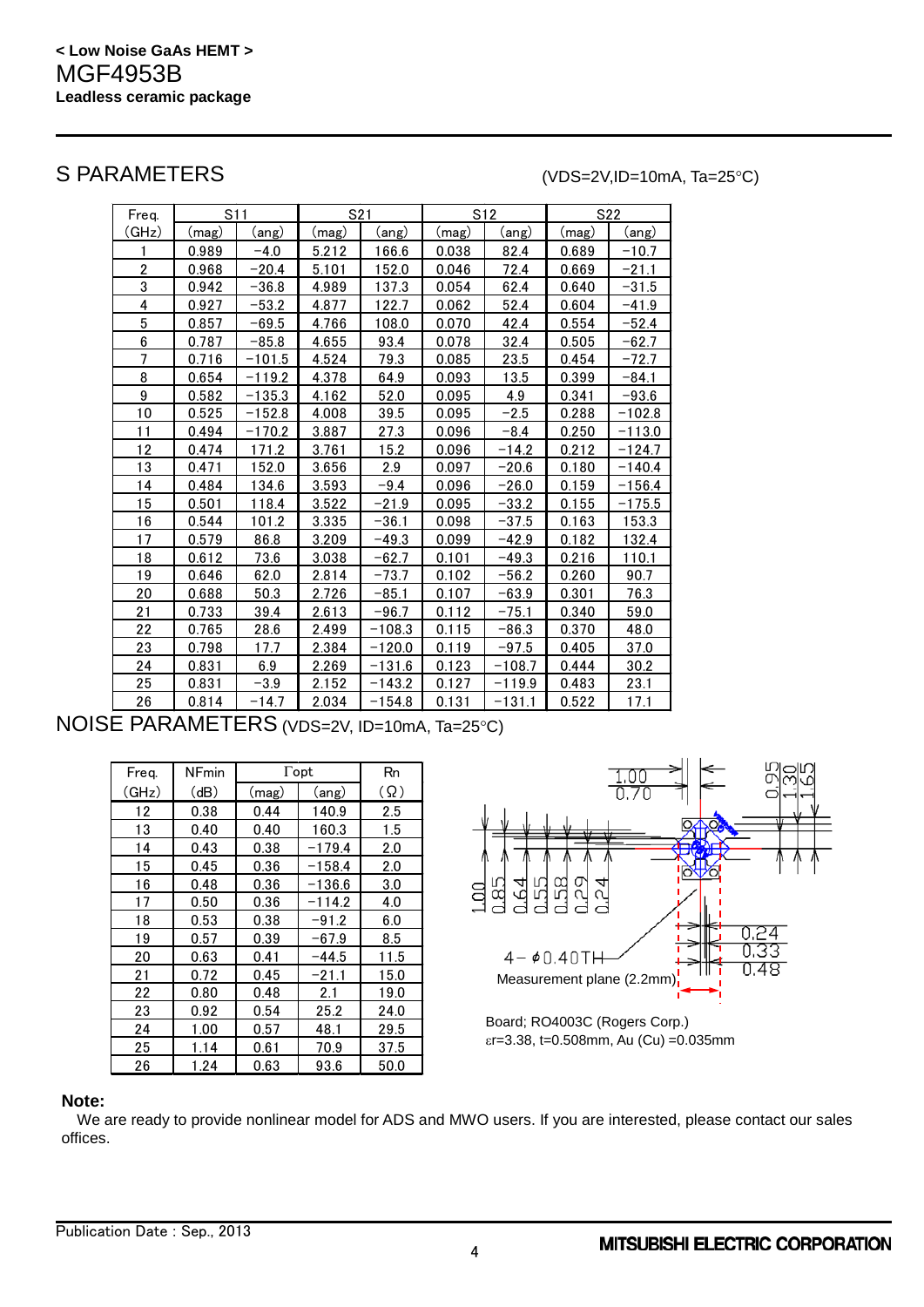S PARAMETERS (VDS=2V,ID=10mA, Ta=25°C)

| Freq.          |       | S <sub>11</sub> |       | S21      |       | S <sub>12</sub> | <b>S22</b> |          |
|----------------|-------|-----------------|-------|----------|-------|-----------------|------------|----------|
| (GHz)          | (mag) | (ang)           | (mag) | (ang)    | (mag) | (ang)           | (mag)      | (ang)    |
| 1              | 0.989 | $-13.0$         | 4.537 | 165.8    | 0.014 | 78.9            | 0.637      | $-9.7$   |
| $\overline{2}$ | 0.973 | $-25.9$         | 4.502 | 152.9    | 0.028 | 71.8            | 0.629      | $-19.6$  |
| 3              | 0.949 | $-38.7$         | 4.472 | 140.4    | 0.041 | 62.7            | 0.621      | $-29.2$  |
| 4              | 0.926 | $-52.0$         | 4.460 | 127.3    | 0.054 | 53.2            | 0.608      | $-39.0$  |
| 5              | 0.890 | $-64.9$         | 4.431 | 114.9    | 0.066 | 44.4            | 0.592      | $-48.2$  |
| 6              | 0.828 | $-81.1$         | 4.394 | 99.8     | 0.076 | 33.4            | 0.539      | $-60.1$  |
| $\overline{7}$ | 0.776 | $-95.6$         | 4.311 | 86.3     | 0.085 | 24.1            | 0.505      | $-70.2$  |
| 8              | 0.723 | $-110.6$        | 4.230 | 73.2     | 0.093 | 15.2            | 0.469      | $-80.4$  |
| 9              | 0.662 | $-126.6$        | 4.094 | 59.9     | 0.099 | 5.4             | 0.423      | $-90.7$  |
| 10             | 0.605 | $-142.6$        | 3.943 | 47.4     | 0.102 | $-4.0$          | 0.368      | $-100.2$ |
| 11             | 0.551 | $-158.2$        | 3.826 | 35.4     | 0.102 | $-12.9$         | 0.318      | $-108.8$ |
| 12             | 0.514 | $-174.5$        | 3.740 | 23.7     | 0.100 | $-19.7$         | 0.279      | $-116.3$ |
| 13             | 0.488 | 167.0           | 3.622 | 11.2     | 0.099 | $-28.1$         | 0.232      | $-126.2$ |
| 14             | 0.486 | 149.0           | 3.572 | $-1.1$   | 0.098 | $-32.1$         | 0.203      | $-138.3$ |
| 15             | 0.480 | 131.8           | 3.512 | $-12.6$  | 0.094 | $-38.4$         | 0.169      | $-148.1$ |
| 16             | 0.509 | 113.0           | 3.425 | $-26.2$  | 0.099 | $-43.0$         | 0.148      | $-175.1$ |
| 17             | 0.536 | 95.1            | 3.349 | $-39.1$  | 0.099 | $-49.9$         | 0.133      | 157.1    |
| 18             | 0.569 | 78.2            | 3.226 | $-52.1$  | 0.100 | $-58.5$         | 0.132      | 120.7    |
| 19             | 0.609 | 62.7            | 3.091 | $-66.1$  | 0.099 | $-66.5$         | 0.160      | 92.2     |
| 20             | 0.642 | 47.3            | 2.934 | $-79.2$  | 0.096 | $-75.2$         | 0.204      | 67.8     |
| 21             | 0.674 | 34.3            | 2.752 | $-91.8$  | 0.091 | $-83.8$         | 0.250      | 50.6     |
| 22             | 0.707 | 21.1            | 2.617 | $-104.8$ | 0.089 | $-92.5$         | 0.293      | 37.0     |
| 23             | 0.742 | 9.2             | 2.471 | $-117.4$ | 0.082 | $-102.8$        | 0.350      | 23.8     |
| 24             | 0.753 | $-2.2$          | 2.307 | $-130.2$ | 0.081 | $-111.9$        | 0.390      | 13.5     |
| 25             | 0.775 | $-12.5$         | 2.139 | $-142.4$ | 0.072 | $-118.9$        | 0.430      | 2.4      |
| 26             | 0.803 | $-22.5$         | 2.008 | $-155.0$ | 0.069 | $-135.9$        | 0.474      | $-5.7$   |

# NOISE PARAMETERS (VDS=2V,ID=10mA, Ta=25°C)

| Freq.                              |       | $\Gamma$ opt | Rn   | NFmin |  |  |  |
|------------------------------------|-------|--------------|------|-------|--|--|--|
| (GHz)                              | (mag) | (ang)        |      | (dB)  |  |  |  |
| 18                                 | 0.358 | $-137.2$     | 0.12 | 0.51  |  |  |  |
| 20                                 | 0.372 | $-91.0$      | 0.14 | 0.55  |  |  |  |
| 22                                 | 0.390 | $-47.7$      | 0.63 | 0.77  |  |  |  |
| 24                                 | 0.417 | $-14.9$      | 1.05 | 1.05  |  |  |  |
| 26                                 | 0.473 | 10.5         | 1.26 | 1.25  |  |  |  |
| Rn is normalized by 500hm<br>Note) |       |              |      |       |  |  |  |

Note) Rn is normalized by 50ohm



#### **Note:**

We are ready to provide nonlinear model for ADS and MWO users. If you are interested, please contact our sales offices.